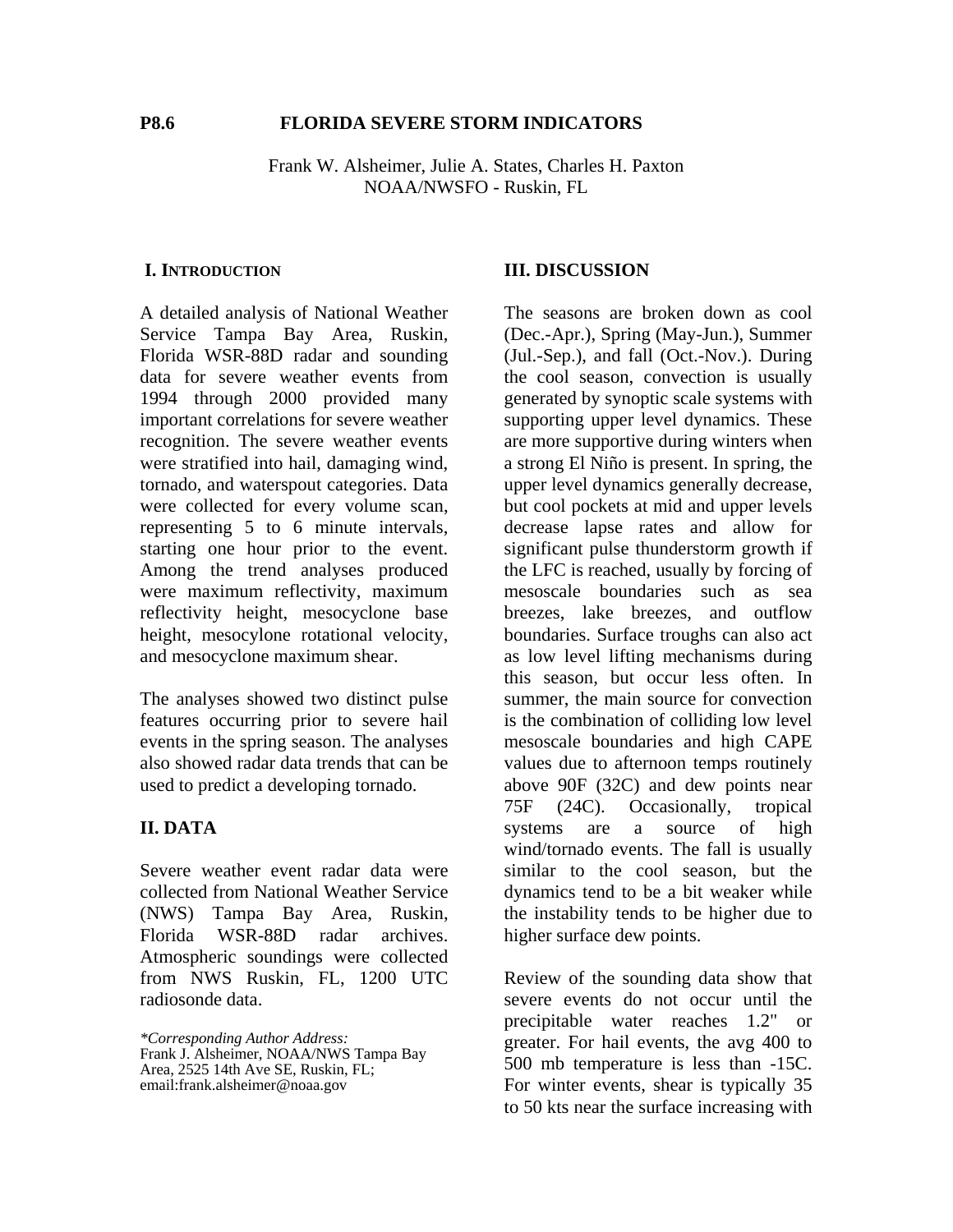height. This profile helps create a strong updraft necessary to support hail.

Spring severe hail events show two distinct 20 to 25 minute pulse features, evident in the average height of maximum DBZ (Fig. 1). It is the second pulse that generally produces the severe weather.

Average Height of Maximum DBZ Spring Hail Events



Fig. 1. Spring hail average height of maximum reflectivity.

In addition, the peak height of maximum DBZ usually reaches 25K feet five to six minutes prior to the severe weather event (Fig. 2).



Fig. 2. Spring hail maximum height of maximum reflectivity.

Similar double pulse trends are seen during severe wind events in the summer months (Fig 3.).



Fig. 3. Summer wind average height of maximum reflectivity.

The analysis showed that on average the base of a mesocyclone drops 15 minutes prior to a tornado touchdown. In the graph (Fig. 4) the base height of the mesocyclone drops rapidly from T-4 to T-3.



Fig. 4. Mesocyclone base height.

Also, prior to tornado touchdown, maximum low level rotational velocity and shear increase steadily, peaking at time of touchdown (Figs. 5 and 6). The steady increase begins at T-3.